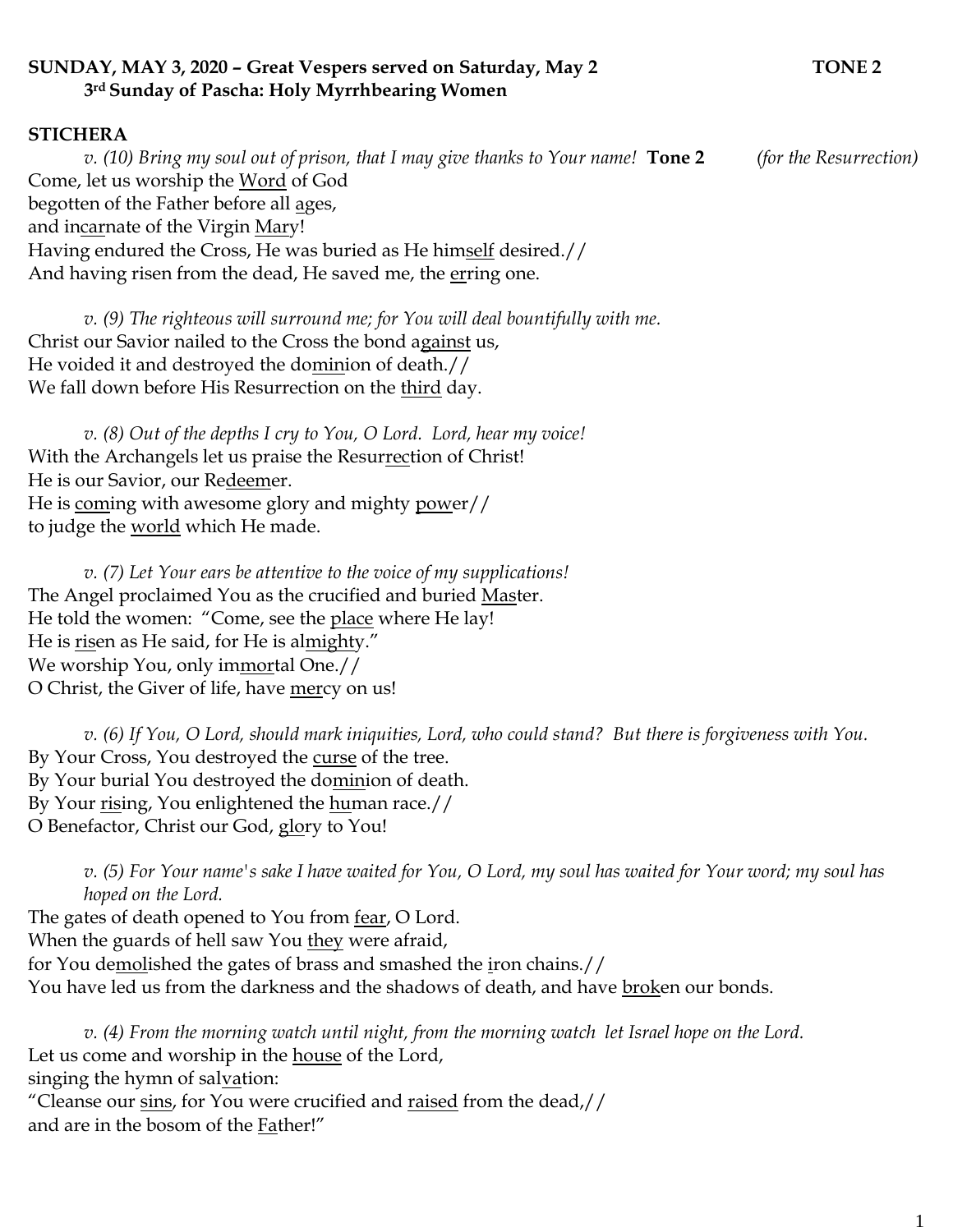*v. (3) For with the Lord there is mercy and with Him is plenteous redemption, and He will deliver Israel from all his iniquities.* **Tone 2** *(from the Pentecostarion, by Anatolios)* Early in the morning, the Myrrhbearing Women brought spices to the tomb of the Lord. They found the stone unexpectedly rolled away, and they asked among themselves: "Where are the seals of the tomb? Where are Pilate's guards?" The radiant Angel came to the wondering women and proclaimed to them: "Why do you seek, with tears, the Life Who gives life to the human race? Christ our God has risen from the dead as almighty,// granting us incorruption, life, enlightenment and great mercy!"

*v. (2) Praise the Lord, all nations! Praise Him, all peoples!* O women disciples, why do you mingle **myrrh** with tears? The stone is gone; the tomb is empty. Behold, corruption destroyed by life! The seals witness that the guards of the godless have watched in vain. Mortal <u>na</u>ture has been saved by the <u>flesh</u> of God. Hell is wailing. Go with joy, and proclaim to the Apostles: "Christ has slain death as the  $first$ -born of the dead.// He awaits you in Galilee!"

*v. (1) For His mercy is abundant towards us; and the truth of the Lord endures forever.*  The Myrrhbearers came early to Your tomb, O Christ, seeking You to anoint Your most pure Body. Enlightened by the Angel's words, they proclaimed joyous tidings to the Apostles: "The Leader of our salvation has been raised; He has captured death,// granting the world eternal life and great mercy!"

*Glory to the Father, and to the Son, and to the Holy Spirit;* **Tone 6** *(from the Pentecostarion)* The Myrrhbearing Women reached Your tomb and saw the seals of the tomb broken. Not finding Your most pure body, they lamented, saying: "Who has stolen our hope? Who has taken the dead One, naked and anointed, the sole consolation of His Mother? How can the Life of the dead have died? How can the Capturer of hell have been buried?// But arise in three days as You said, O Savior, and save our souls!" *now and ever, and unto ages of ages. Amen.* **Tone 2** *(Theotokion – Dogmatikon)*

The shadow of the Law passed when grace came; as the Bush burned, yet was not consumed, so the Virgin gave birth, yet remained a Virgin. Instead of a pillar of flame, the Righteous Sun has risen.// Instead of Moses, Christ, the Salvation of our souls.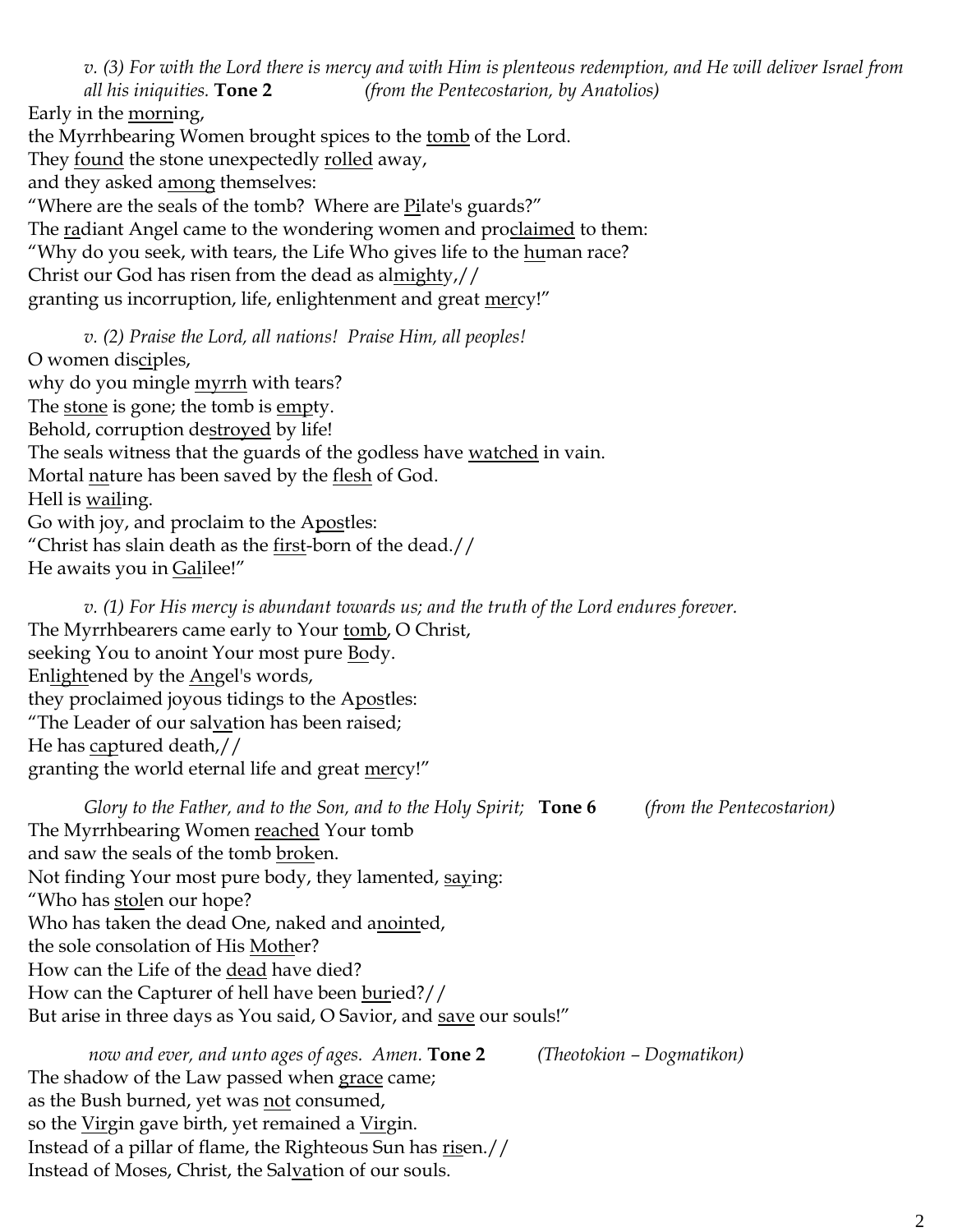## **APOSTICHA**

**Tone 2** Your Resurrection, O Christ our Savior, has enlightened the whole universe, calling back Your creation.// Glory to You, O almighty Lord! (*Then the Paschal Stichera with their verses from Psalm 67/68*)

*v: Let God arise, let His enemies be scattered; let those who hate Him flee from before His face!* Today, a sacred Pascha is revealed to us: a new and holy Pascha, a mystical Pascha, a Pascha worthy of all veneration, a Pascha which is Christ the Redeemer, a blameless <u>Pas</u>cha, a great <u>Pas</u>cha, a Pascha of the faithful, a Pascha which has opened to us the gates of Paradise,// a Pascha which sanctifies all the faithful.

*v: As smoke vanishes so let them vanish; as wax melts before the fire!* Come from that scene, O women bearers of glad tidings, and say to Zion: "Receive from us the glad tidings of joy, of Christ's Resurrection! Exult and be glad, and rejoice, O Jerusalem, seeing Christ the King, Who comes forth from the tomb// like a bridegroom in procession!"

*v: So the sinners will perish before the face of God. But let the righteous be glad!* The myrrh-bearing women, at the break of dawn, drew near to the tomb of the Life-giver. There they found an Angel sitting upon the stone. He greeted them with these words: "Why do you seek the Living among the dead? Why do you mourn the Incorrupt amid corruption?// Go, proclaim the glad tidings to His disciples!"

*v: This is the day which the Lord has made. Let us rejoice and be glad in it!* Pascha of beauty, the Pascha of the Lord, A Pascha worthy of all honor has dawned for us. Oh, Pascha! Let us embrace each other joyously! Pascha, ransom from affliction! For today, as from a bridal chamber, Christ has shown forth from the tomb, and filled the women with joy saying:// "Proclaim the glad tidings to the Apostles!"